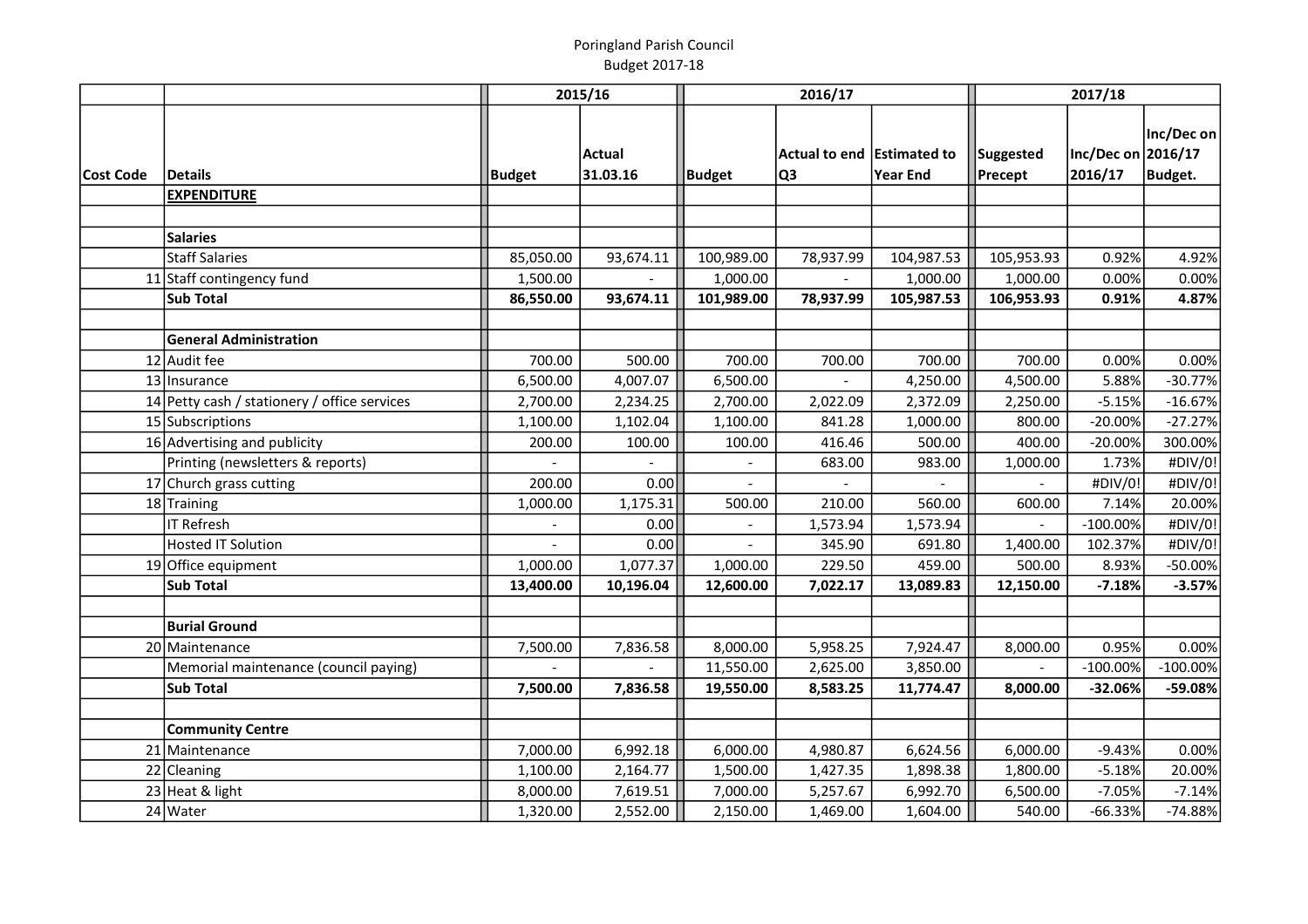|           |                                        |                | Actual         |               | Actual to end Estimated to |                 | Suggested | Inc/Dec on 2016/17 | Inc/Dec on |
|-----------|----------------------------------------|----------------|----------------|---------------|----------------------------|-----------------|-----------|--------------------|------------|
| Cost Code | Details                                | <b>Budget</b>  | 31.03.16       | <b>Budget</b> | Q <sub>3</sub>             | <b>Year End</b> | Precept   | 2016/17            | Budget.    |
|           | $25$ Rates                             | 2,700.00       | 2,660.44       | 2,700.00      | 2,414.61                   | 2,682.61        | 2,700.00  | 0.65%              | 0.00%      |
|           | 26 Capital and Improvements            | 10,000.00      | 10,443.09      |               | 72.99                      | 72.99           |           |                    |            |
|           | External CCTV camera upgrade           |                |                | 2,500.00      | 2,580.00                   | 5,160.00        |           |                    |            |
|           | Access between cupboards               |                |                | 1,113.00      | 1,115.00                   | 2,228.00        |           |                    |            |
|           | Sound Ear                              | $\overline{a}$ | $\overline{a}$ |               | 872.00                     | 1,744.00        |           |                    |            |
|           | Air conditioning in bar and office     |                |                |               |                            |                 | 6,276.00  |                    |            |
|           | <b>Community Centre floor</b>          |                |                |               |                            |                 | 4,377.00  |                    |            |
|           | Car Park extension                     |                |                |               |                            |                 | 15,000.00 |                    |            |
|           | 27 Grounds maintenance                 | 2,500.00       | 2,519.97       | 2,260.00      | 1,694.97                   | 2,259.96        | 2,260.00  | 0.00%              | 0.00%      |
|           | $28$ Bar                               | 3,500.00       | 3,967.37       | 2,500.00      | 3,854.51                   | 5,354.51        | 3,250.00  | -39.30%            | 30.00%     |
|           | Relief Caretaker                       |                |                | 5,500.00      | 4,689.18                   | 6,236.61        | 5,500.00  | $-11.81%$          | 0.00%      |
|           | Event Expenditure                      |                | 1,948.69       | 1,000.00      | 1,506.96                   | 2,106.96        | 1,250.00  | $-40.67%$          | 25.00%     |
|           | 29 Contingency fund                    | 5,000.00       |                | 4,000.00      | 145.50                     | 4,000.00        | 3,000.00  | $-25.00%$          | $-25.00%$  |
|           | 30 PRS Licence                         | 700.00         | 741.67         | 700.00        | 608.18                     | 608.18          | 700.00    | 15.10%             | 0.00%      |
|           | 31 Loan repayment                      | 8,713.26       | 8,713.26       | 8,713.26      | 8,713.26                   | 8,713.26        | 8,713.26  | 0.00%              | 0.00%      |
|           | <b>Sub Total</b>                       | 50,533.26      | 50,322.95      | 47,636.26     | 41,402.05                  | 58,286.71       | 67,866.26 | 16.44%             | 42.47%     |
|           |                                        |                |                |               |                            |                 |           |                    |            |
|           | <b>Outside Spaces</b>                  |                |                |               |                            |                 |           |                    |            |
|           | Capital and Improvements               |                |                |               |                            |                 |           |                    |            |
|           | Fiveways Bus Shelter (PPS)             |                |                | 6,155.45      | 5,032.93                   | 5,032.93        |           |                    |            |
|           | Tree Inspections and Remedial Works    |                |                | 10,000.00     | 4,795.00                   | 7,760.00        | 940.00    |                    |            |
|           | War Memorial Fund                      |                |                | 1,000.00      | 1,000.00                   | 1,000.00        |           |                    |            |
|           | Speed Awareness initiative with school |                |                | 1,325.00      |                            | 1,325.00        |           |                    |            |
|           | SAM2 Machine (PPS)                     |                |                | 3,439.00      | 3,389.00                   | 3,389.00        |           |                    |            |
|           | Play Area markings Devlin Drive        |                |                |               |                            |                 | 250.00    |                    |            |
|           | 32 Open spaces (village green)         | 5,600.00       | 5,600.00       | 3,000.00      | 3,000.00                   | 3,000.00        | 5,600.00  | 86.67%             | 86.67%     |
|           | Verge Cutting                          |                |                |               |                            |                 | 2,340.00  | #DIV/0!            | #DIV/0!    |
|           | 33 General repairs and replacements    | 2,000.00       | 6,016.15       | 1,500.00      | 1,512.98                   | 2,012.98        | 1,500.00  | $-25.48%$          | 0.00%      |
|           | Sub Total                              | 7,600.00       | 11,616.15      | 26,419.45     | 18,729.91                  | 23,519.91       | 10,630.00 | -54.80%            | -59.76%    |
|           |                                        |                |                |               |                            |                 |           |                    |            |
|           | <b>Playing Field</b>                   |                |                |               |                            |                 |           |                    |            |
|           | 34 General Costs                       | 10,000.00      | 10,186.13      | 8,000.00      | 9,185.70                   | 10,685.70       | 8,000.00  | $-25.13%$          | 0.00%      |
|           | 35 Grass cutting & Grounds Maintenance | 1,900.00       | 1,032.88       | 2,643.52      | 2,643.52                   | 2,643.52        | 2,310.00  | $-12.62%$          | $-12.62%$  |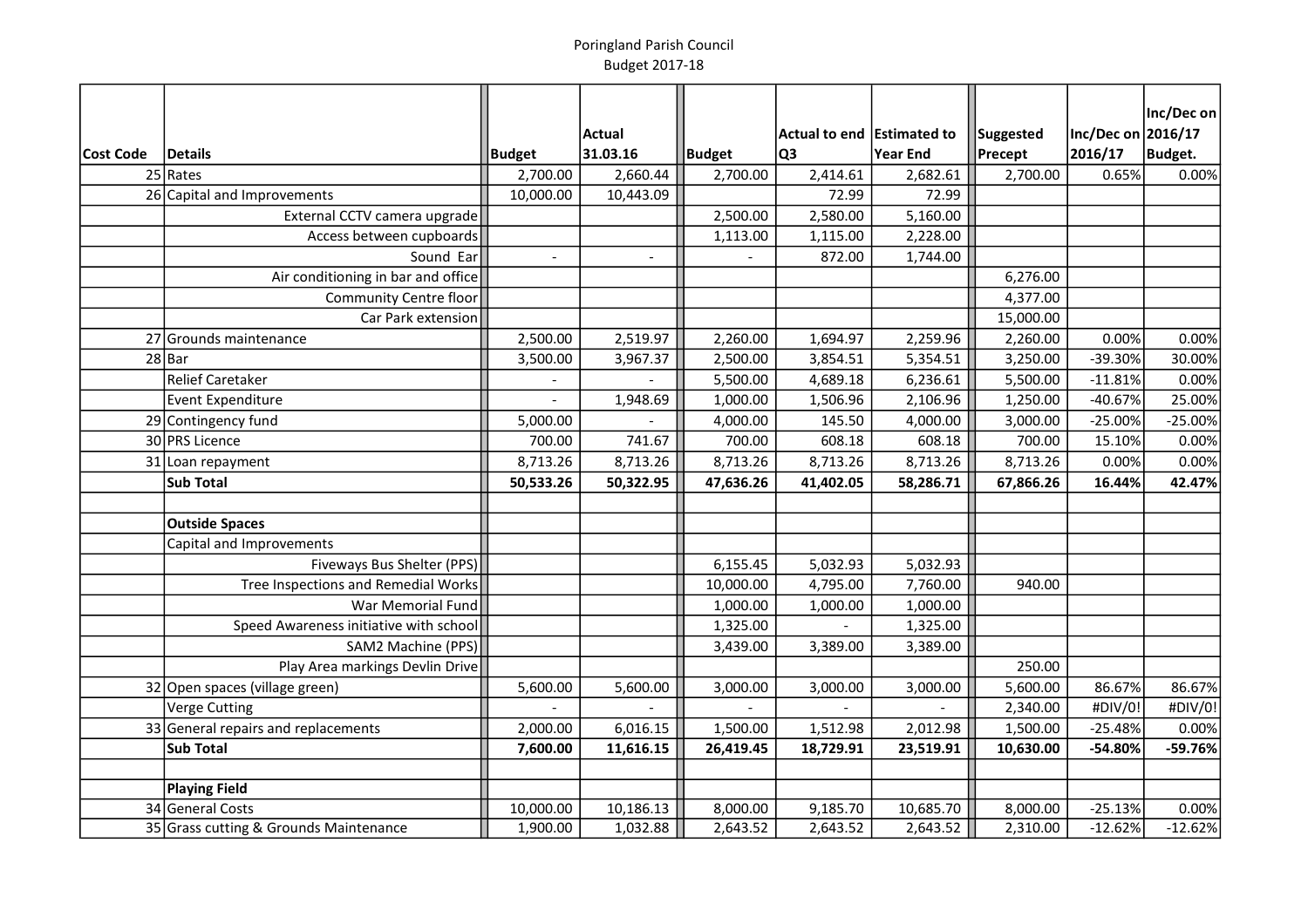|           |                                             |                |                          |               |                            |                |            |                    | Inc/Dec on  |
|-----------|---------------------------------------------|----------------|--------------------------|---------------|----------------------------|----------------|------------|--------------------|-------------|
|           |                                             |                | Actual                   |               | Actual to end Estimated to |                | Suggested  | Inc/Dec on 2016/17 |             |
| Cost Code | Details                                     | Budget         | 31.03.16                 | <b>Budget</b> | lQ3                        | Year End       | Precept    | 2016/17            | Budget.     |
|           | <b>Sub Total</b>                            | 11,900.00      | 11,219.01                | 10,643.52     | 11,829.22                  | 13,329.22      | 10,310.00  | $-22.65%$          | $-3.13%$    |
|           |                                             |                |                          |               |                            |                |            |                    |             |
|           | Miscelleneous                               |                |                          |               |                            |                |            |                    |             |
|           | 37 Youth Activities                         | 2,000.00       | 2,100.00                 |               | $\overline{a}$             |                |            | #DIV/0!            | #DIV/0!     |
|           | Professional Fees                           |                |                          | 1,500.00      | 542.00                     | 1,000.00       | 1,500.00   | 50.00%             | 0.00%       |
|           | 38 General Contingency                      | 2,500.00       | 1,028.00                 | 1,500.00      | $\equiv$                   | 1,500.00       | 2,200.00   | 46.67%             | 46.67%      |
|           | Public Consultation (SNC Funded)            |                | 5,277.59                 |               | $\sim$                     |                |            | #DIV/0!            | #DIV/0!     |
|           | Community Land Project                      | $\overline{a}$ |                          | $\sim$        | $\sim$                     | $\overline{a}$ | 2,500.00   |                    | #DIV/0!     |
|           | 39 Section 137 (3)                          | 500.00         | 625.00                   | 250.00        | 75.00                      | 250.00         | 500.00     | 100.00%            | 100.00%     |
|           | <b>Sub Total</b>                            | 5,000.00       | 9,030.59                 | 3,250.00      | 617.00                     | 2,750.00       | 6,700.00   | 143.64%            | 106.15%     |
|           |                                             |                |                          |               |                            |                |            |                    |             |
|           | <b>TOTAL EXPENDITURE</b>                    | 182,483.26     | 193,895.43               | 222,088.23    | 167,121.59                 | 228,737.67     | 222,610.19 | $-2.68%$           | 0.24%       |
|           |                                             |                |                          |               |                            |                |            |                    |             |
|           | <b>INCOME</b>                               |                |                          |               |                            |                |            |                    |             |
|           | 40 Miscelleneous                            | 100.00         | 810.41                   | 300.00        | 361.95                     | 500.00         | 500.00     | 0.00%              | 66.67%      |
|           | Parish Partnership Fund Grants              |                |                          | 5,459.72      | 4,198.71                   | 4,861.21       |            | $-100.00\%$        | $-100.00\%$ |
|           | Royal Oak Bus Shelter Grant                 | $\overline{a}$ | $\overline{\phantom{a}}$ | $\sim$        | 3,790.00                   | 3,790.00       |            |                    |             |
|           | Verge Cutting Delegation                    | $\overline{a}$ |                          |               | $\overline{\phantom{a}}$   |                | 4,067.01   | #DIV/0!            | #DIV/0!     |
|           | Community Land Project Grant                | $\sim$         | 5,277.59                 |               |                            |                |            | #DIV/0!            | #DIV/0!     |
|           | 41 Interest on investment                   | 1,600.00       | 2,329.53                 | 2,500.00      | 2,071.19                   | 2,171.19       | 2,000.00   | $-7.88%$           | $-20.00%$   |
|           | 42 Burial Ground - General                  | 3,000.00       | 4,930.00                 | 3,500.00      | 5,688.00                   | 6,688.00       | 4,500.00   | $-32.72%$          | 28.57%      |
|           | Burial Ground - Memorials (charge lift)     |                |                          |               | 350.00                     | 350.00         |            | $-100.00\%$        | #DIV/0!     |
|           | Refunds                                     |                | 68.50                    |               | 63.14                      | 63.14          |            | $-100.00\%$        | #DIV/0!     |
|           | <b>Welcome Home &amp; Memorial PF Trust</b> | 1,470.00       |                          |               |                            |                |            | #DIV/0!            | #DIV/0!     |
|           | <b>Sub Total</b>                            | 6,170.00       | 13,279.03                | 11,759.72     | 16,522.99                  | 18,423.54      | 11,067.01  | $-39.93%$          | $-5.89%$    |
|           |                                             |                |                          |               |                            |                |            |                    |             |
|           | <b>Community Centre Income</b>              |                |                          |               |                            |                |            |                    |             |
|           | 44 Hirers - Regular                         | 30,000.00      | 43,981.28                | 35,000.00     | 38,458.24                  | 45,958.24      | 40,000.00  | $-12.96%$          | 14.29%      |
|           | 45 Hirers - Casual                          | 14,000.00      | 8,069.87                 | 10,000.00     | 7,043.19                   | 8,543.19       | 8,500.00   | $-0.51%$           | $-15.00%$   |
|           | 46 Bar takings                              | 4,500.00       | 10,815.51                | 6,000.00      | 11,104.49                  | 13,104.49      | 9,000.00   | $-31.32%$          | 50.00%      |
|           | 47 Police                                   | 3,000.00       | 2,190.80                 | 3,000.00      | 1,948.74                   | 2,948.74       | 3,000.00   | 1.74%              | 0.00%       |
|           | 48 Comm Centre Miscelleneous                | 1,500.00       | 309.20                   | 500.00        | 553.68                     | 803.68         | 500.00     | $-37.79%$          | 0.00%       |
|           | Event Income                                |                | 4,090.97                 | 2,500.00      | 2,889.31                   | 4,389.31       | 4,000.00   | $-8.87%$           | 60.00%      |
|           | Refunds                                     | $\blacksquare$ | 158.32                   |               | 66.25                      | 66.25          |            | $-100.00\%$        | #DIV/0!     |